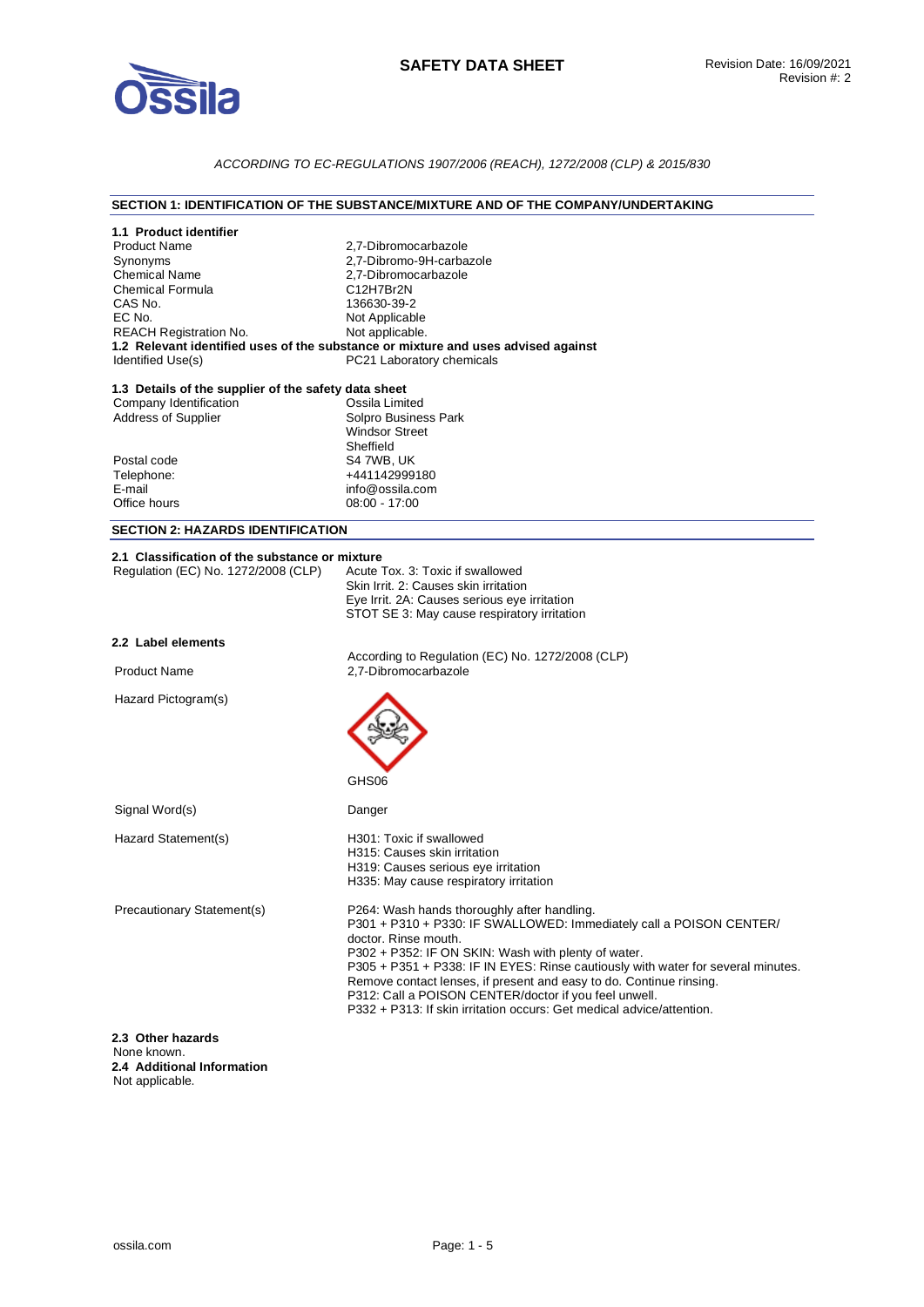

#### **SECTION 3: COMPOSITION/INFORMATION ON INGREDIENTS 3.1 Substances**  Hazardous ingredient(s) CAS No. CONDIEC No. Noting WWW Hazard Statement(s) 2,7-Dibromocarbazole 136630-39-2 Not Applicable ≤100 Acute Tox. 3 H301 Skin Irrit. 2 H315 Eye Irrit. 2A H319 STOT SE 3 H335 **3.2 Mixtures**  Not applicable. **SECTION 4: FIRST AID MEASURES 4.1 Description of first aid measures**  Inhalation **Remove person to fresh air and keep comfortable for breathing. If not breathing give** artificial respiration. Call a POISON CENTER or doctor/physician. Skin Contact **Rinse skin with water. If skin irritation occurs**, get medical advice/attention. Eye Contact Rinse cautiously with water for several minutes. Remove contact lenses, if present and easy to do. Continue rinsing. Ingestion Immediately call a POISON CENTER or doctor/ physician. Rinse mouth. **4.2 Most important symptoms and effects, both acute and delayed**  SECTION 11: Most important symptoms and effects, both acute and delayed **4.3 Indication of any immediate medical attention and special treatment needed**  Treat symptomatically. **SECTION 5: FIREFIGHTING MEASURES 5.1 Extinguishing media**  Suitable Extinguishing media As appropriate for surrounding fire. Unsuitable extinguishing media As appropriate for surrounding fire. **5.2 Special hazards arising from the substance or mixture**  May decompose in a fire, giving off toxic and irritant vapours. **5.3 Advice for firefighters**  Fire fighters should wear complete protective clothing including self-contained breathing apparatus. **SECTION 6: ACCIDENTAL RELEASE MEASURES 6.1 Personal precautions, protective equipment and emergency procedures**  Provide adequate ventilation. Wear protective clothing as per section 8. **6.2 Environmental precautions**  Avoid release to the environment. **6.3 Methods and material for containment and cleaning up**  Sweep up spilled substance but avoid making dust. Use vacuum equipment for collecting spilt materials, where practicable. Dispose of contents in accordance with local, state or national legislation. **6.4 Reference to other sections**  See Also Section 8, 13. **SECTION 7: HANDLING AND STORAGE 7.1 Precautions for safe handling**  Avoid breathing dust/fume/gas/mist/vapours/spray. Use only in a well-ventilated area. Wear protective clothing as per section 8. Wash hands thoroughly after handling. **7.2 Conditions for safe storage, including any incompatibilities**  Store in a well-ventilated place. Keep container tightly closed. Store locked up. Storage temperature **Ambient.** Storage life Storage life Stable under normal conditions. Incompatible materials None known. **7.3 Specific end use(s)**  Not known. See Section: 1.2. **SECTION 8: EXPOSURE CONTROLS/PERSONAL PROTECTION**

#### **8.1 Control parameters**

8.1.1 Occupational Exposure Limits

No occupational exposure limit assigned.

| Occupational Exposure Limits |         |                                          |                   |                           |             |
|------------------------------|---------|------------------------------------------|-------------------|---------------------------|-------------|
| SUBSTANCE.                   | CAS No. | LTEL (8 hr TWA LTEL (8 hr TWA STEL (ppm) |                   | STEL (ma/m <sup>3</sup> ) | <b>Note</b> |
|                              |         | ppm                                      | ma/m <sup>3</sup> |                           |             |
|                              |         |                                          |                   |                           |             |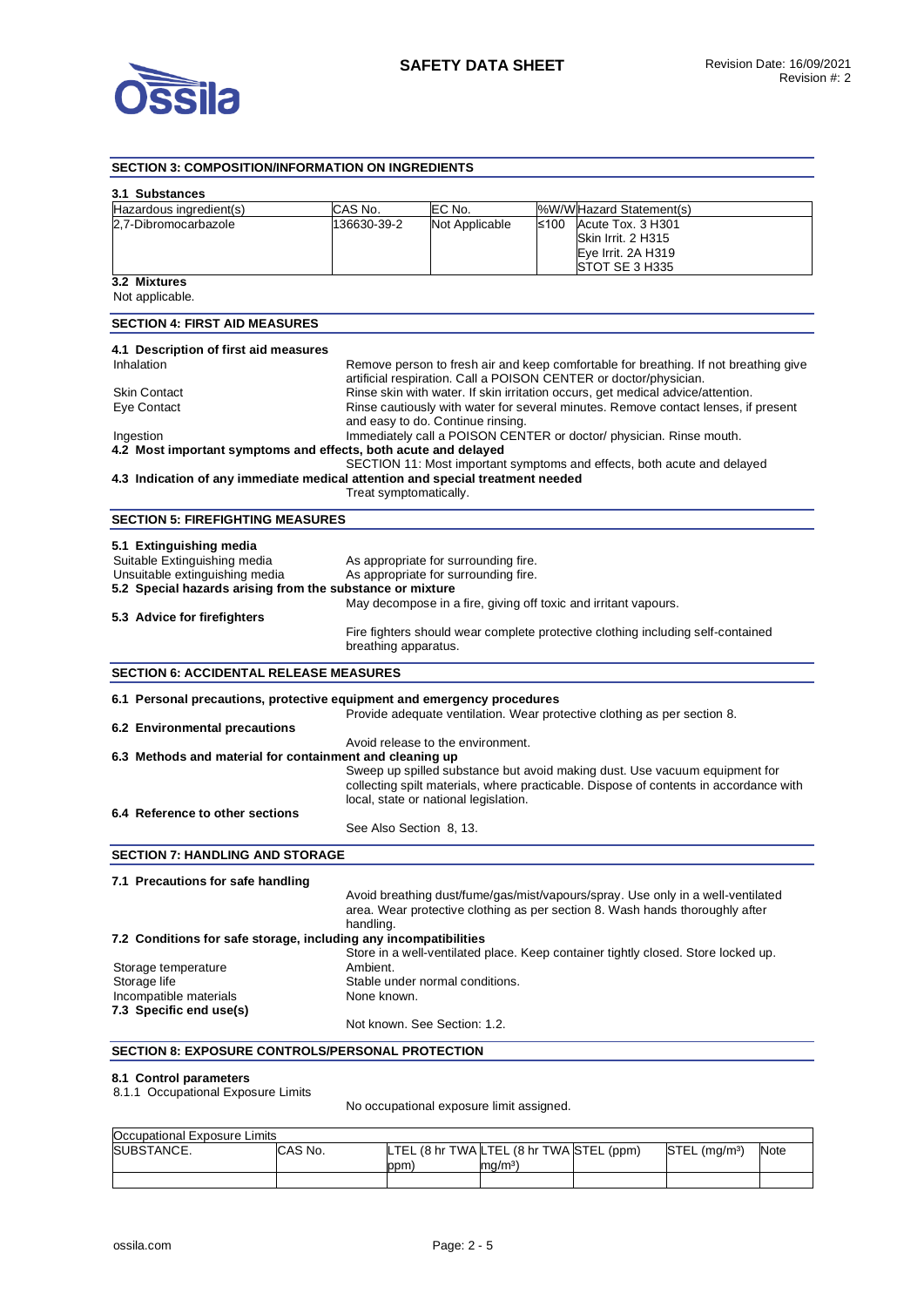

# **SAFETY DATA SHEET** Revision Date: 16/09/2021

| Region<br>EU<br>United Kingdom       | Source<br>EU Occupational Exposure Limits<br>UK Workplace Exposure Limits EH40/2005 (Third edition, published 2018) |                                                                                 |  |
|--------------------------------------|---------------------------------------------------------------------------------------------------------------------|---------------------------------------------------------------------------------|--|
| 8.2 Exposure controls                | 8.2.1. Appropriate engineering controls                                                                             | Ensure adequate ventilation. A washing facility/water for eye and skin cleaning |  |
| 8.2.2. Personal protection equipment |                                                                                                                     | purposes should be present.                                                     |  |
|                                      | Eye Protection                                                                                                      | Wear eye protection with side protection (EN166).                               |  |
|                                      | Skin protection                                                                                                     | Wear protective clothing and gloves: Impervious gloves (EN 374).                |  |
|                                      | Respiratory protection                                                                                              | A suitable mask with filter type A (EN14387 or EN405) may be appropriate.       |  |
|                                      | Thermal hazards                                                                                                     | None known.                                                                     |  |
|                                      |                                                                                                                     | 8.2.3. Environmental Exposure Controls Avoid release to the environment.        |  |

## **SECTION 9: PHYSICAL AND CHEMICAL PROPERTIES**

#### **9.1 Information on basic physical and chemical properties**

| Appearance                              | Solid: Powder                                 |
|-----------------------------------------|-----------------------------------------------|
|                                         | Colour: Off-White                             |
| Odour                                   | Not known.                                    |
| Odour threshold                         | Not known.                                    |
| рH                                      | Not known.                                    |
| Melting point/freezing point            | 226 - 230 °C                                  |
| Initial boiling point and boiling range | Not known.                                    |
| Flash Point                             | Not known.                                    |
| Evaporation rate                        | Not known.                                    |
| Flammability (solid, gas)               | Not known.                                    |
| Upper/lower flammability or explosive   | Not known.                                    |
| limits                                  |                                               |
| Vapour pressure                         | Not known.                                    |
| Vapour density                          | Not known.                                    |
| Density (g/ml)                          | Not known.                                    |
| Relative density                        | Not known.                                    |
| Solubility(ies)                         | Solubility (Water): Not known.                |
|                                         | Solubility (Other): Chlorobenzene, Chloroform |
| Partition coefficient: n-octanol/water  | Not known.                                    |
| Auto-ignition temperature               | Not known.                                    |
| Decomposition Temperature (°C)          | Not known.                                    |
| Viscosity                               | Not known.                                    |
| Explosive properties                    | Not known.                                    |
| Oxidising properties                    | Not known.                                    |
| 9.2 Other information                   |                                               |
|                                         | None.                                         |

## **SECTION 10: STABILITY AND REACTIVITY**

| 10.1 Reactivity                         |                                 |
|-----------------------------------------|---------------------------------|
|                                         | None anticipated.               |
| 10.2 Chemical Stability                 | Stable under normal conditions. |
| 10.3 Possibility of hazardous reactions |                                 |
|                                         | Not known.                      |
| 10.4 Conditions to avoid                |                                 |
| 10.5 Incompatible materials             | Not known.                      |
|                                         | Not known.                      |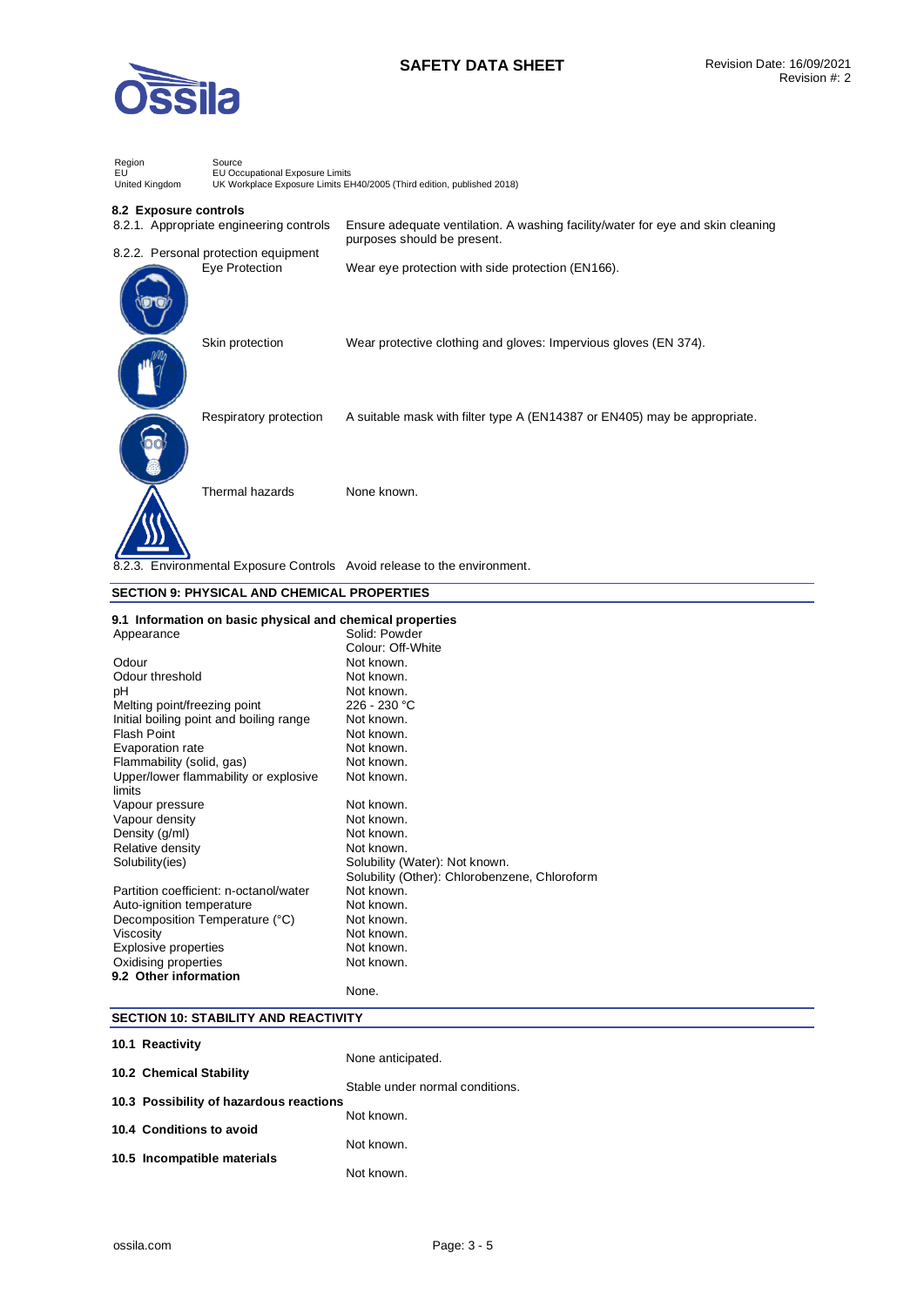

## **10.6 Hazardous decomposition products**

No hazardous decomposition products known.

| <b>SECTION 11: TOXICOLOGICAL INFORMATION</b>                            |                                                                                      |
|-------------------------------------------------------------------------|--------------------------------------------------------------------------------------|
| 11.1 Information on toxicological effects                               |                                                                                      |
| Acute toxicity - Ingestion                                              | No data available.                                                                   |
| Acute toxicity - Skin Contact                                           | No data available.                                                                   |
| Acute toxicity - Inhalation                                             | No data available.                                                                   |
| Skin corrosion/irritation                                               | No data available.                                                                   |
| Serious eye damage/irritation                                           | No data available.                                                                   |
| Skin sensitization data                                                 | No data available.                                                                   |
| Respiratory sensitization data                                          | No data available.                                                                   |
| Germ cell mutagenicity                                                  | No data available.                                                                   |
| Carcinogenicity                                                         | No data available.                                                                   |
| Reproductive toxicity                                                   | No data available.                                                                   |
| Lactation                                                               | No data available.                                                                   |
| STOT - single exposure                                                  | No data available.                                                                   |
| STOT - repeated exposure                                                | No data available.                                                                   |
| Aspiration hazard                                                       | No data available.                                                                   |
| 11.2 Other information                                                  |                                                                                      |
|                                                                         | Not known.                                                                           |
| <b>SECTION 12: ECOLOGICAL INFORMATION</b>                               |                                                                                      |
|                                                                         |                                                                                      |
| 12.1 Toxicity                                                           | No data available.                                                                   |
| Toxicity - Aquatic invertebrates                                        | Not known.                                                                           |
| Toxicity - Fish                                                         | Not known.                                                                           |
| Toxicity - Algae                                                        | Not known.                                                                           |
| Toxicity - Sediment Compartment                                         | Not known.                                                                           |
| <b>Toxicity - Terrestrial Compartment</b>                               | Not known.                                                                           |
| 12.2 Persistence and Degradation                                        |                                                                                      |
|                                                                         | Not known.                                                                           |
| 12.3 Bioaccumulative potential                                          |                                                                                      |
|                                                                         | Not known.                                                                           |
| 12.4 Mobility in soil                                                   |                                                                                      |
|                                                                         | Not known.                                                                           |
| 12.5 Results of PBT and vPvB assessment                                 |                                                                                      |
|                                                                         | Not known.                                                                           |
| 12.6 Other adverse effects                                              | Not known.                                                                           |
|                                                                         |                                                                                      |
| <b>SECTION 13: DISPOSAL CONSIDERATIONS</b>                              |                                                                                      |
| 13.1 Waste treatment methods                                            |                                                                                      |
|                                                                         | Dispose of contents in accordance with local, state or national legislation. Recycle |
|                                                                         | only completely emptied packaging. Normal disposal is via incineration operated by   |
|                                                                         | an accredited disposal contractor. Send to a licensed recycler, reclaimer or         |
|                                                                         | incinerator.                                                                         |
| 13.2 Additional Information                                             |                                                                                      |
|                                                                         | Disposal should be in accordance with local, state or national legislation.          |
| <b>SECTION 14: TRANSPORT INFORMATION</b>                                |                                                                                      |
| 14.1 UN number                                                          |                                                                                      |
| UN No.                                                                  | 2811                                                                                 |
| 14.2 UN proper shipping name                                            |                                                                                      |
| UN proper shipping name                                                 | TOXIC SOLID, ORGANIC, N.O.S.                                                         |
| 14.3 Transport hazard class(es)                                         |                                                                                      |
| ADR/RID                                                                 | 6.1                                                                                  |
| <b>IMDG</b>                                                             | 6.1                                                                                  |
| <b>IATA</b>                                                             | 6.1                                                                                  |
| 14.4 Packing group                                                      |                                                                                      |
| Packing group                                                           | Ш                                                                                    |
| 14.5 Environmental hazards                                              |                                                                                      |
| <b>Environmental hazards</b>                                            | Not classified as a Marine Pollutant.                                                |
| 14.6 Special precautions for user                                       |                                                                                      |
| Special precautions for user                                            | Not known.                                                                           |
| 14.7 Transport in bulk according to Annex II of Marpol and the IBC Code |                                                                                      |
|                                                                         | Not known.                                                                           |